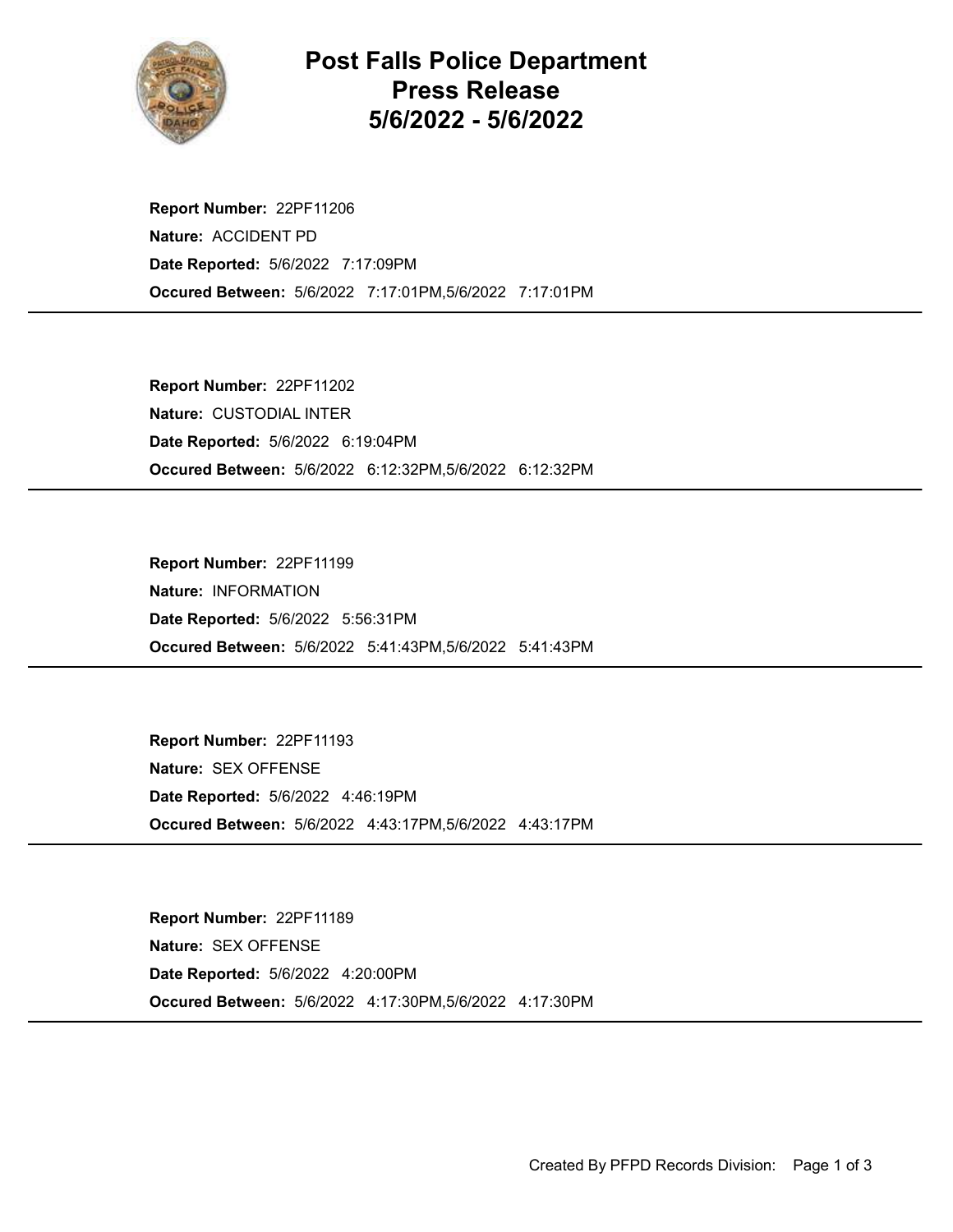Occured Between: 5/6/2022 8:30:00AM,5/6/2022 1:58:04PM Report Number: 22PF11170 Nature: RUNAWAY JUVENIL Date Reported: 5/6/2022 2:00:21PM

Occured Between: 5/6/2022 12:38:19PM,5/6/2022 12:38:19PM Report Number: 22PF11154 Nature: BATTERY Date Reported: 5/6/2022 12:39:19PM

Occured Between: 5/6/2022 11:52:32AM,5/6/2022 11:52:32AM Report Number: 22PF11146 Nature: TOBACCO PROBLEM Date Reported: 5/6/2022 11:53:36AM

Occured Between: 5/6/2022 10:46:20AM,5/6/2022 10:46:20AM Report Number: 22PF11139 Nature: DRUGS Date Reported: 5/6/2022 10:49:40AM

Occured Between: 5/5/2022 11:30:00PM,5/6/2022 1:00:00AM Report Number: 22PF11134 Nature: MAL INJURY Date Reported: 5/6/2022 10:18:03AM

Occured Between: 5/6/2022 10:04:22AM,5/6/2022 10:04:22AM Report Number: 22PF11133 Nature: INFORMATION Date Reported: 5/6/2022 10:07:20AM